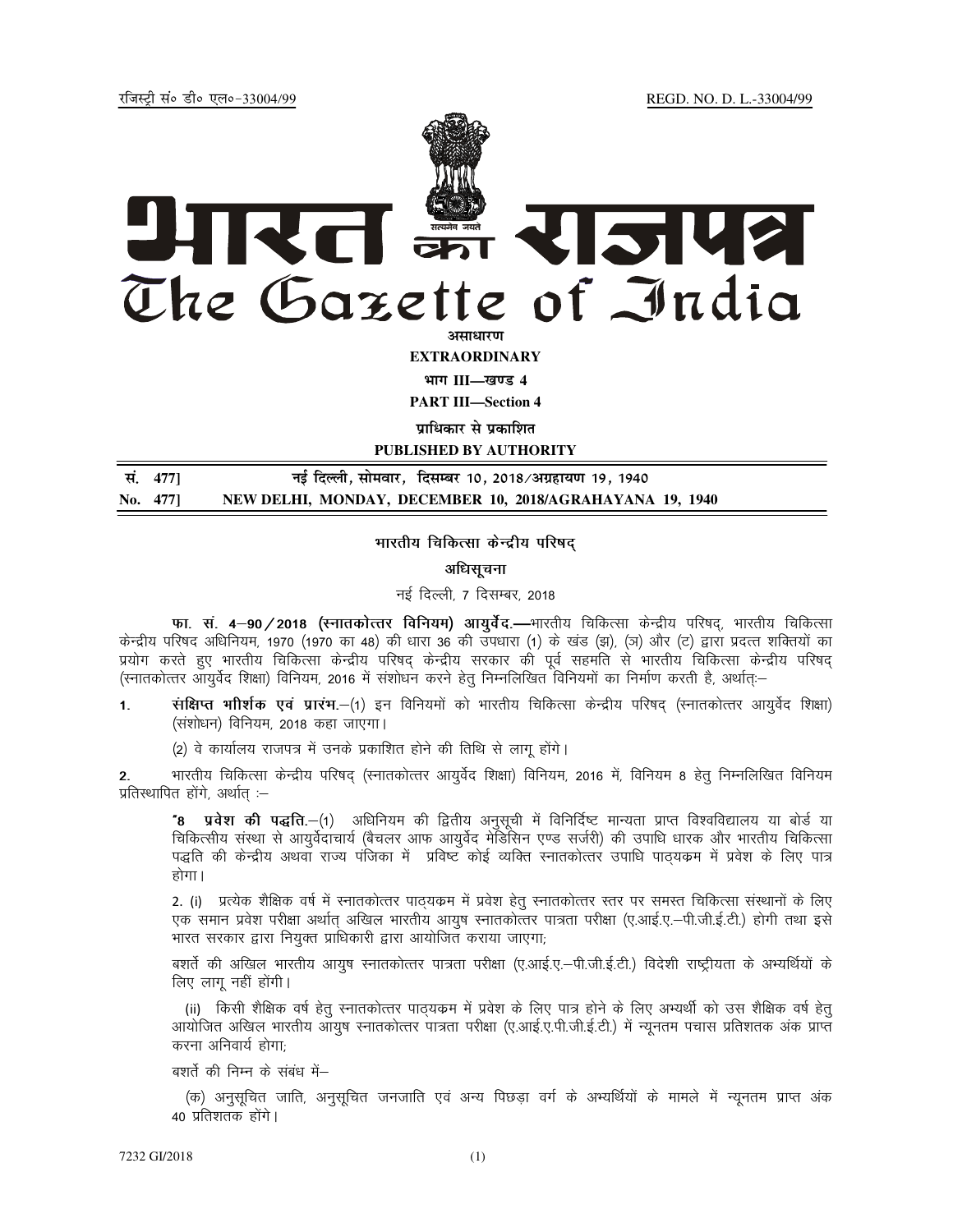(ख) दिव्यांगजन अधिकार अधिनियम, 2016 (2016 का 49) के अधीन विनिर्दिष्ट विकलांगता तल चिन्ह रखने वाले अभ्यर्थियों के मामलें में, सामान्य श्रेणी हेतु न्यूनतम अंक 45 प्रतिशतक, अनुसूचित जाति ⁄ अनुसूचित जनजाति ⁄ अन्य पिछड़ा वर्ग हेतू न्यूनतम अंक 40 प्रतिशतक होगें।

व्याख्या-प्रतिशतक का निर्धारण अखिल भारतीय आयुष स्नातकोत्तर पात्रता परीक्षा (ए.आई.ए.–पी.जी.ई.टी.) मे अखिल भारतीय सामान्य योग्यता कमसूची में उच्चतम प्राप्तांकों के आधार पर किया जाएगा।

बशर्ते कि जब संबंधित श्रेणियों में उम्मीदवारों की उचित संख्या स्नातकोत्तर पाठ्यकमों में प्रवेश हेतु किसी शैक्षिक वर्ष के लिए आयोजित किए गए अखिल भारतीय आयुष स्नातकोत्तर पात्रता परीक्षा (ए.आई.ए.–पी.जी.ई.टी.), जैसा कि ऊपर विनिर्दिष्ट है, में निर्धारित न्यूनतम अंक प्राप्त करने में असफल हो जाए तो केन्द्रीय सरकार केन्द्रीय परिषद् के परामर्श से अपने विवेक से संबंधित श्रेणियों के अभ्यर्थियों के लिए स्नातकोत्तर पाठ्यकम में प्रवेश हेतू अपेक्षित न्यूनतम अंको को कम करने का निर्णय ले सकती हैं तथा केन्द्रीय सरकार द्वारा कम किए गए अंक मात्र उस शैक्षिक वर्ष हेतु लागू होंगे।

(iii) अखिल भारतीय आयुष स्नातकोत्तर पात्रता परीक्षा (ए.आई.ए.पी.जी.ई.टी.) में प्राप्त अंकों के आधार पर पात्र अभ्यर्थियों की एक अखिल भारतीय योग्यता कमसूची एवं राज्यवार योग्यता क्रमसूची तैयार की जाएगी तथा अभ्यर्थी जो कि संबंधित श्रेणियों के अन्तर्गत आते है, उनका प्रवेश स्नातकोत्तर उपाधि पाठ्यकम में मात्र इन सूचियों से होगा।

(iv) सरकारी, सरकारी-सहायता प्राप्त संस्थानों एवं निजी संस्थानों में प्रवेश हेतू सीट मैट्रिक्स अखिल भारतीय कोटा हेतू 15 प्रतिशत होगी एवं राज्य तथा संघ राज्य क्षेत्र कोटा हेतु 85 प्रतिशत होगी।

(v) राज्य सरकार, विश्वविद्यालय, मानित विश्वविद्यालय, ट्रस्ट, सोसायटी, अल्प संख्यक संस्थानों, निगमों अथवा कम्पनी .<br>द्वारा स्थापित संस्थाओं को सम्मिलित करते हुए राज्य ⁄ संघ राज्य क्षेत्र में समस्त आयुर्वेद शिक्षण संस्थानों में स्नातकोत्तर .<br>पाठयक्रमों में प्रवेश हेतू काउन्सेलिंग के लिए नियुक्त प्राधिकारी संबंधित राज्य अथवा संघ राज्य क्षेत्र सरकार के संबंधित नियमों / विनियमों के अनुसार, जैसा मामला हो, संबंधित राज्य / संघ राज्य क्षेत्र होगा।

(vi) केन्द्र सरकार द्वारा स्थापित समस्त आयुर्वेद संस्थानों एवं अखिल भारतीय कोटा के अधीन सीटों हेतु स्नातकोत्तर पाठ्यकम में सभी प्रवेशों के लिए काउन्सेलिंग केन्द्रीय सरकार द्वारा नियुक्त प्राधिकारी द्वारा आयोजित कराई जाएगी।

(vii) कोई भी अभ्यर्थी जो उपरोक्त निर्धारित न्यूनतम पात्रता अंक प्राप्त करने में विफल रहा है उसे उस शैक्षिक वर्ष में रनातकोत्तर पाठयकम में प्रवेश नहीं दिया जायेगा।

(viii) प्रवेश के सम्बन्ध में इन विनियमों द्वारा निर्धारित मानदंड अथवा प्रकिया के उल्लंघन में स्नातकोत्तर पाठयकम के लिए कोई भी प्राधिकारी अथवा संस्था किसी भी उम्मीदवार को प्रवेश प्रदान नहीं करेगा तथा उक्त मानदंड अथवा प्रक्रिया का उल्लंघन करके प्रवेश किये गये किसी भी अभ्यर्थी को तत्काल परिषद द्वारा मक्त कर दिया जायेगा।

(ix) प्राधिकरण / संस्था जो किसी भी छात्र को उक्त मानदंड अथवा प्रक्रिया का उल्लंघन करके प्रवेश प्रदान करती है, उन्हें अधिनियम के प्रावधानों के अन्तर्गत कार्रवाई का सामना करने के लिए उत्तरदायी होगी।

- प्रायोजित अभ्यर्थी को उप–विनियम (2) के खण्ड (ii) में विनिर्दिष्ट अंको का प्रतिशतक प्राप्त करना भी अपेक्षित होगा।  $(3)$
- विषय का परिवर्तन प्रवेश की तिथि से 2 माह की अवधि के भीतर संबंधित विभाग में रिक्ति एवं मार्गदर्शक की उपलब्धता  $(4)$ की शर्त पर अनुमत होगा।

शमशाद बानो, निबंधक–सह–सचिव

[विज्ञापन III / 4 / असा. / 399 / 2018]

- टिप्पणी : मुख्य विनियम भारत सरकार के राजपत्र, असाधारण, भाग III, खण्ड 4 में संख्या 4-90 / 2016-स्नातकोत्तर विनियम दिनांक 07 नवम्बर. 2016 के द्वारा प्रकाशित किया गया था।
- टिप्पणी : अंग्रेजी एवं हिन्दी विनियम में कोई विसंगति पायी जाती है, तो अग्रेंजी विनियम नामतः भारतीय चिकित्सा केन्द्रीय परिषद् (स्नातकोत्तर आयुर्वेद शिक्षा) (संशोधन) विनियम, 2018 को अन्तिम माना जायेगा।

# **CENTRAL COUNCIL OF INDIAN MEDICINE NOTIFICATION**

New Delhi, the 7th December, 2018

F. No. 4-90/2018-P.G. Regulation (Ayurved).—In exercise of the powers conferred by clauses (i), (j) and (k) of sub-section (1) of section 36 of the Indian Medicine Central Council Act, 1970 (48 of 1970), the Central Council of Indian Medicine, with the previous sanction of the Central Government, hereby makes the following regulations to amend the Indian Medicine Central Council (Post Graduate Ayurveda Education) Regulations, 2016, namely: -

1. Short title and commencement.—(1) These regulations may be called the Indian Medicine Central Council (Post Graduate Ayurveda Education) Amendment Regulations, 2018.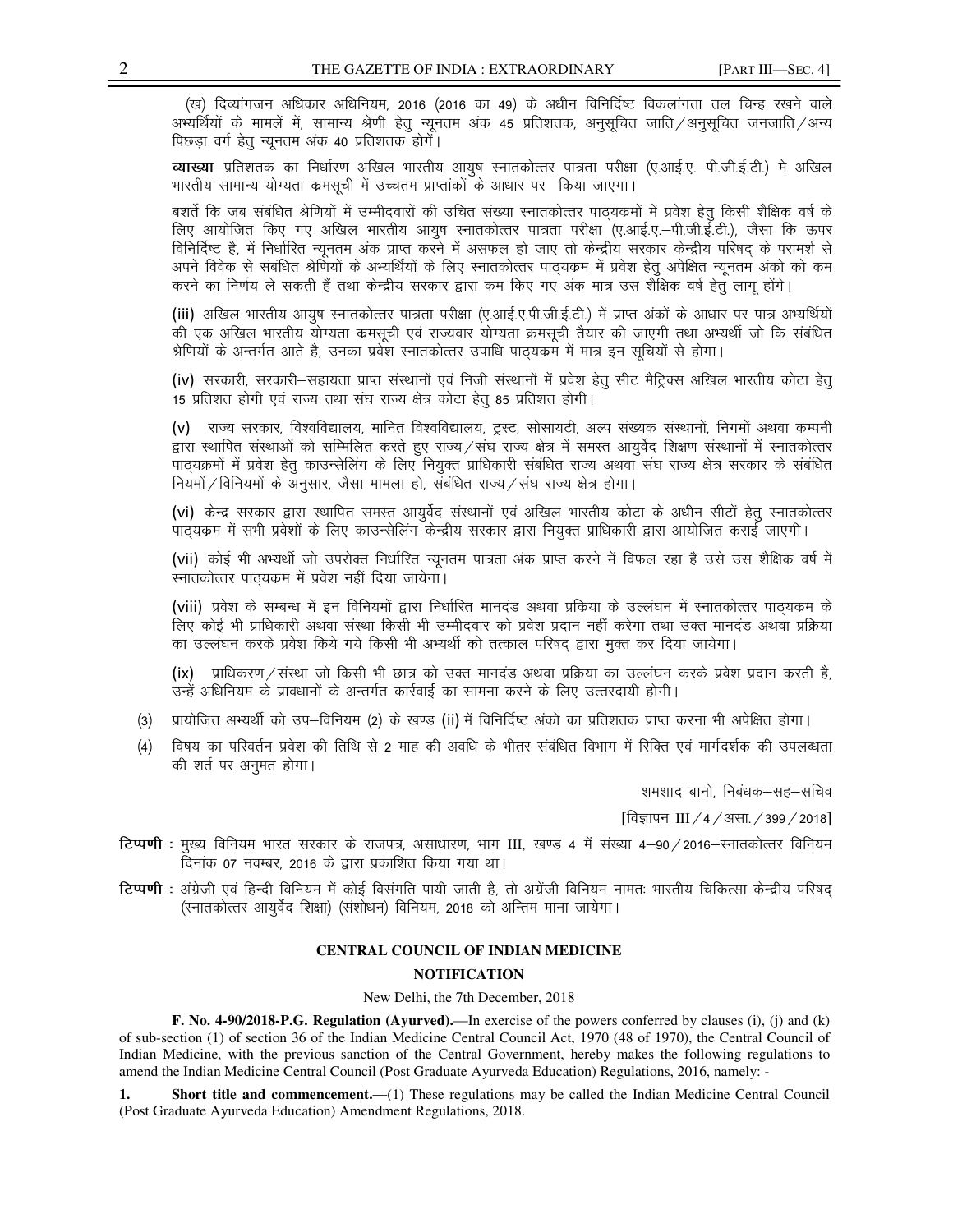(2) They shall come into force on the date of their publication in the Official Gazette.

2. In the Indian Medicine Central Council (Post Graduate Ayurveda Education) Regulations, 2016, for regulation 8, the following regulation shall be substituted, namely:-

**"8. Mode of admission.—**(1) A person possessing the degree of Ayurvedacharya (Bachelor of Ayurveda Medicine and Surgery) from a recognised University or Board or medical institution specified in the Second Schedule to the Act and enrolled in Central or State register of Indian System of Medicine shall be eligible for admission in the post-graduate courses.

(2) (i) There shall be a uniform entrance examination to all medical institutions at the post-graduate level namely, the All India AYUSH Post Graduate Entrance Test (AIA-PGET) for admission to post-graduate course in each academic year and shall be conducted by an authority designated by the Central Government:

Provided that the said All India AYUSH Post Graduate Entrance Test (AIA-PGET) shall not be applicable for foreign national's candidates.

(ii) In order to be eligible for admission to post-graduate courses for an academic year, it shall be necessary for a candidate to obtain minimum of marks at 50<sup>th</sup> percentile in the 'All India AYUSH Post Graduate Entrance Test (AIA-PGET)'held for the said academic year:

Provided that in respect of-

(a) candidates belonging to the Scheduled Castes, Scheduled Tribes and Other Backward Classes, the minimum marks shall be at  $40<sup>th</sup>$  percentile;

(b) candidates with benchmark disabilities specified under the Rights of Persons with Disabilities Act, 2016 (49 of 2016), the minimum marks shall be at  $45<sup>th</sup>$  percentile for the General Category and  $40<sup>th</sup>$  percentile for the Scheduled Castes, Scheduled Tribes and Other Backward Classes.

*Explanation.—*The percentile shall be determined on the basis of highest marks secured in the all India common merit list in the All India AYUSH Post Graduate Entrance Test (AIA-PGET):

Provided further that when sufficient number of candidates in the respective categories fail to secure minimum marks in the All India AYUSH Post Graduate Entrance Test (AIA-PGET), as specified above, held for any academic year for admission to post-graduate courses, the Central Government in consultation with the Council may at its discretion lower the minimum marks required for admission to post-graduate course for candidates belonging to respective categories and marks so lowered by the Central Government shall be applicable for that academic year only.

 (iii) An all India common merit list as well as State-wise merit list of the eligible candidates shall be prepared on the basis of the marks obtained in the All India AYUSH Post Graduate Entrance Test (AIA-PGET) and the candidates, within the respective categories, shall be admitted to post graduate course from the said merit lists only.

(iv) The seat matrix for admission in the Government, Government-aided Institutions and Private Institutions shall be fifteen per cent. for the all India quota and eighty-five per cent. for the States and Union territories quota.

 (v) The designated authority for counseling for all admissions to post-graduate course in all Ayurveda educational institutions in the States and Union territories including institutions established by the State Government, University, Deemed University, Trust, Society, Minority Institution, Corporation or Company shall be the respective State or Union territory in accordance with the relevant rules and regulations of the concerned State or Union territory Government, as the case may be.

 (vi) The counseling for all admissions to post-graduate course for seats under the all India quota as well as for all Ayurveda educational institutions established by the Central Government shall be conducted by the authority designated by the Central Government.

(vii) No candidate who has failed to obtain the minimum eligibility marks as specified above shall be admitted to post-graduate course in the said academic year.

(viii) No authority or institution shall admit any candidate to the post-graduate course in contravention of the criteria or procedure as laid down by these regulations in respect of admissions and any candidate admitted in contravention of the said criteria or procedure shall be discharged by the Council forthwith.

(ix) The authority or institution which grants admission to any student in contravention of the aforesaid criteria or procedure shall be liable to face action in terms of the provisions of the Act.

(3) The sponsored candidates shall also be required to possess the percentile of marks specified in clause (ii) of sub-regulation (2).